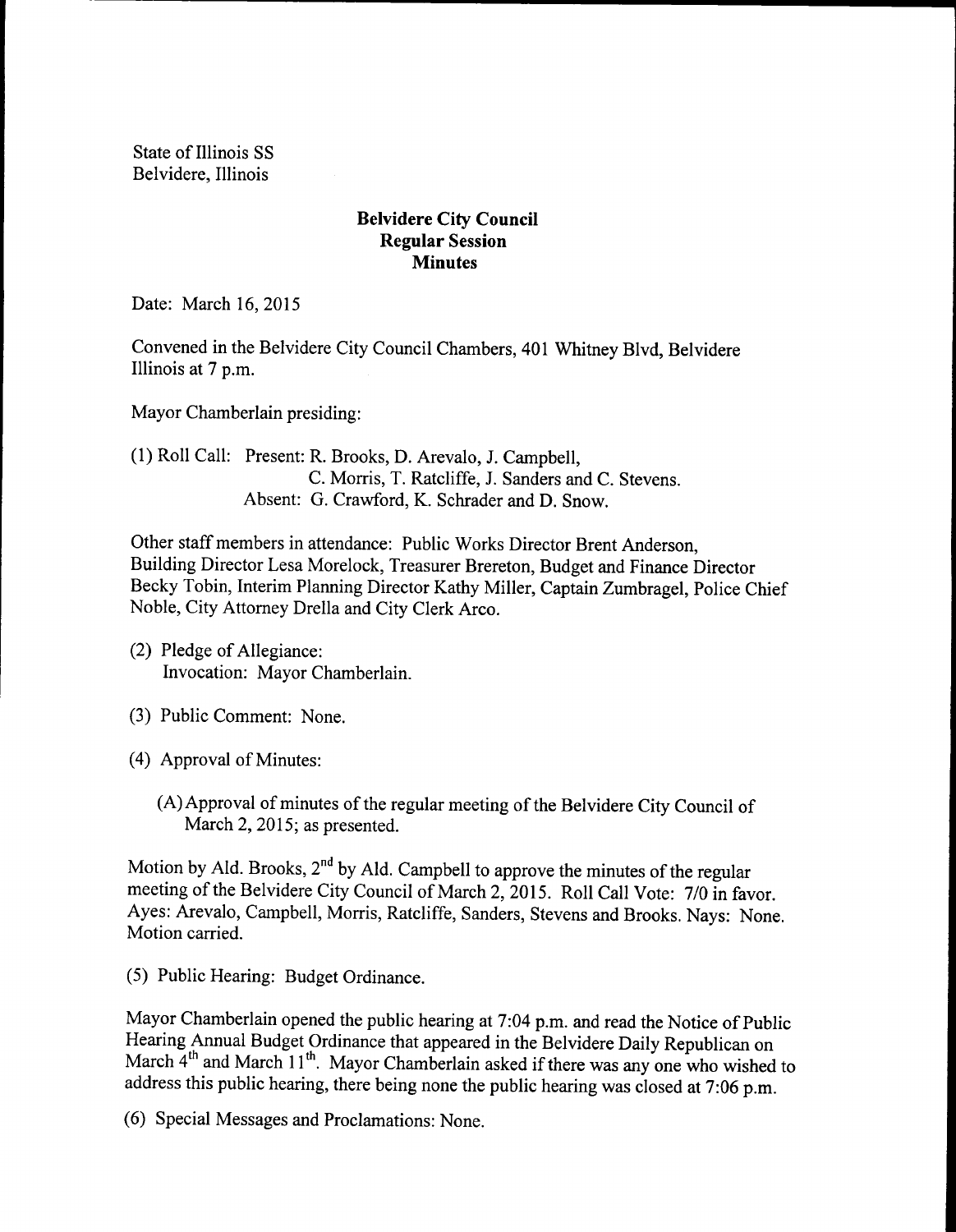(7) Approval of Expenditures: General & Special Fund Expenditures: \$1,123,352.04 Water & Sewer Fund Expenditures: \$ 538,863.66

Motion by Ald. Arevalo, 2<sup>nd</sup> by Ald. Sanders to approve the General & Special Fund Expenditures in the amount of \$1,123,352.04. Roll Call Vote: 7/0 in favor. Ayes: Campbell, Morris, Ratcliffe, Sanders, Stevens, Brooks and Arevalo. Nays: None. Motion carried.

Motion by Ald. Ratcliffe, 2<sup>nd</sup> by Ald. Arevalo to approve the Water & Sewer Fund Expenditures in the amount of \$538, 863. 66. Roll Call Vote: 7/0 in favor. Ayes: Morris, Ratcliffe, Sanders, Stevens, Brooks, Arevalo and Campbell. Nays: None. Motion carried.

- 8) Committee Reports & Minutes of City Officers:
	- A) Belvidere Police Department Overtime Report of February 17, 2015 through March 3, 2015.
	- B) Belvidere Fire Department Overtime Report of February 18, 2015 through March 3, 2015.
	- C) Minutes of City-County Coordinating Committee of February 11, 2015.
	- D) Building Department Revenues— February 2015.
	- E) General Fund Monthly Report—February 2015.
	- F) Water/Sewer Fund Monthly Report— February 2015.
	- (G) Treasurer's Monthly Report February 2015.
	- (H) Belvidere-BC Planning Department Monthly Report February 2015.
	- I) FY <sup>15</sup> General Fund Cash Flow Analysis.
	- (J) Minutes of Planning and Zoning Commission of March 11, 2015.

Let the record show these reports and minutes were read and placed on file.

 $(K)$  Minutes of Committee of the Whole – Building, Planning and Zoning and Public Works of March 9, 2015.

Motion by Ald. Brooks, 2<sup>nd</sup> by Ald. Arevalo to approve the minutes of Committee of the Whole—Building, Planning and Zoning and Public Works of March 9, 2015. Roll Call Vote: 7/0 in favor. Ayes: Ratcliffe, Sanders, Stevens, Brooks, Arevalo, Campbell and Morris. Nays: None. Motion carried.

- 9) Unfinished Business:
	- A) Ord.  $\#246H 2^{nd}$  Reading: Budget Ordinance.

Motion by Ald. Arevalo, 2<sup>nd</sup> by Ald. Sanders to pass Ord. #246H.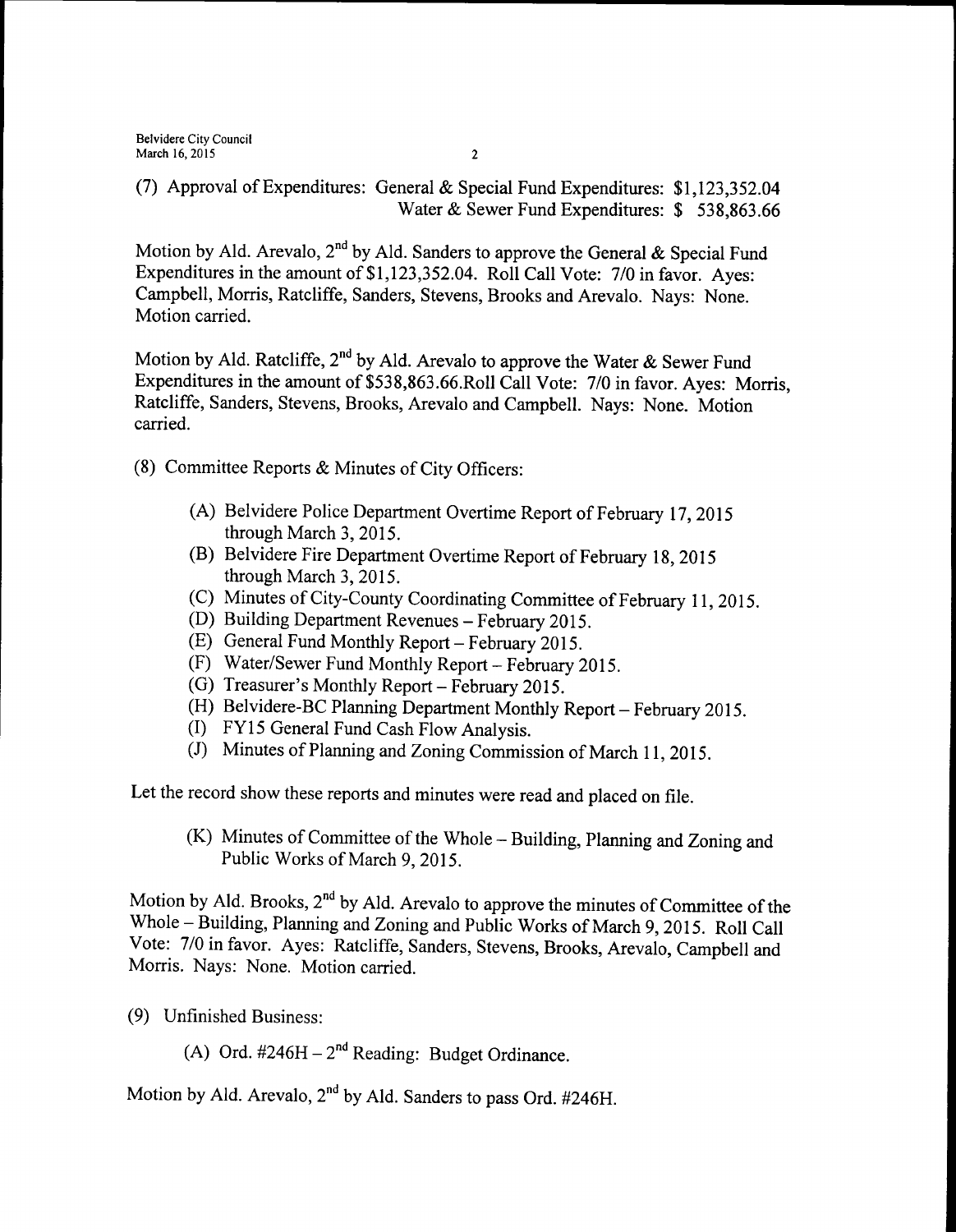Motion by Ald. Stevens,  $2<sup>nd</sup>$  by Ald. Morris to amend Ord. #246H by increasing line item 61-5-810-6000 by \$18,000 for a total of 12 hydrants replaced (6 additional at \$3,000 each). Roll Call Vote: 7/0 in favor. Ayes: Sanders, Stevens, Brooks, Arevalo, Campbell, Morris and Ratcliffe. Nays: None. Motion carried.

Motion by Ald. Morris,  $2<sup>nd</sup>$  by Ald. Stevens to reduce the budgeted hours of 40 to 29 for the Fire Secretary position for a salary savings of \$6,418. Roll Call Vote: 2/5 in favor. Ayes: Stevens and Morris. Nays: Brooks, Arevalo, Campbell, Ratcliffe and Sanders. Motion lost.

Motion by Ald. Morris, 2<sup>nd</sup> by Ald. Stevens to remove the additional increases for the Assistant to the City Clerk and the Community Development Receptionist in the amount of \$5,500. Roll Call Vote: 2/5 in favor. Ayes: Morris and Stevens. Nays: Brooks, Arevalo, Campbell, Ratcliffe and Sanders. Motion lost.

Roll Call Vote on Ord. #246H as amended 6/2 in favor. Ayes: Arevalo, Campbell, Ratcliffe, Sanders, Brooks and Mayor Chamberlain. Nays: Morris and Stevens. Motion carried.

10) New Business:

A) Ord.  $\#247H - 1$ <sup>st</sup> Reading: An Ordinance Authorizing the Sale of Certain Personal Property (Police Vehicles).

Let the record show Ord. #247H was placed on file for first reading.

(B) Res. #2028-2015: A Resolution Urging the Governor and General Assembly to Protect Full Funding of Local Government Distributive Fund Revenues.

Motion by Ald. Arevalo, 2<sup>nd</sup> by Ald. Campbell to adopt Res. #2028-2015: Roll Call Vote: 7/0 in favor. Ayes: Campbell, Morris, Ratcliffe, Sanders, Stevens, Brooks and Arevalo. Nays: None. Motion carried.

(C) Res. #2029-2015: A Resolution Directing the Planning Department to Publish the Zoning Map of the City of Belvidere.

Motion by Ald. Sanders, 2<sup>nd</sup> by Ald. Brooks to adopt Res. #2029-2015: Roll Call Vote: 7/0 in favor. Ayes: Morris, Ratcliffe, Sanders, Stevens, Brooks, Arevalo and Campbell. Nays: None. Motion carried.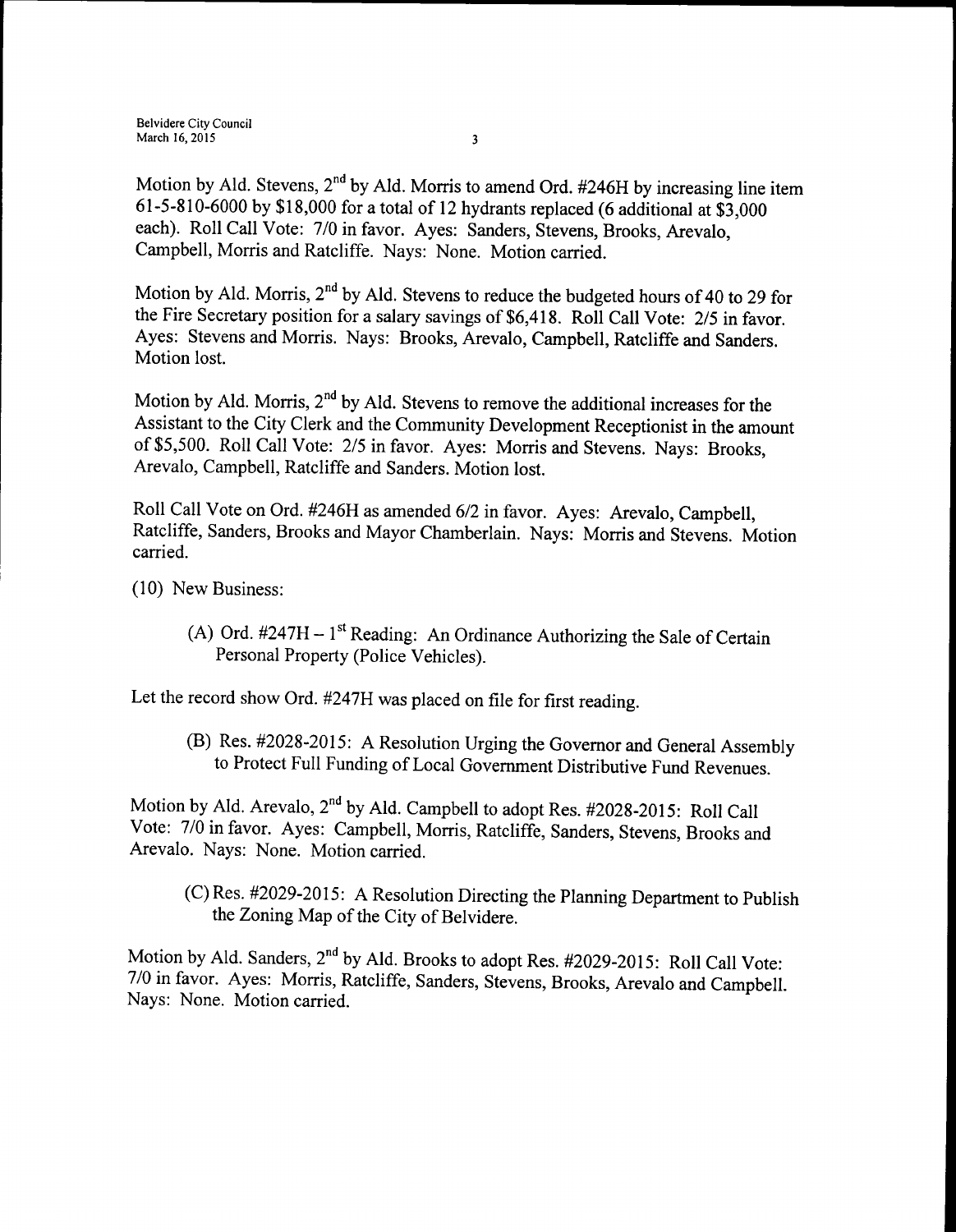Motions forwarded from City-County Coordinating Committee of February 11, 2015.

- (A)Motion to approve invoice  $\#137306$  to TRC in the amount of \$2,409.90 with a 50/50 split between the County and the City. Roll Call Vote: 7/0 in favor. Ayes: Ratcliffe, Sanders, Stevens, Brooks, Arevalo, Campbell and Morris. Nays: None. Motion carried.
- B) Motion to approve the low bid from PDC Laboratories for a two year agreement in the amount of \$96,547.62 with a 50/50 split between the County and the City. Roll Call Vote: 7/0 in favor. Ayes: Sanders, Stevens, Brooks, Arevalo, Campbell, Morris and Ratcliffe. Nays: None. Motion carried.

Motions forwarded from Building, Planning and Zoning and Public Works of March 9, 2015.

- A) Motion to approve the lowest responsible bid from Morse Electric, Inc in the amount of \$498,444 for the Main Electrical Switch Gear Rehabilitation Project at the WWTP. This work will be paid for from line item 61-5-820-6010 with a transfer in from the depreciation fund. Roll Call Vote: 7/0 in favor. Ayes: Stevens, Brooks, Arevalo, Campbell, Morris, Ratcliffe and Sanders. Nays: None. Motion carried.
- B) Motion to approve the St James Church Good Friday Parade to be held on Friday, April 3, 2015. Roll Call Vote: 7/0 in favor. Ayes: Brooks, Arevalo, Campbell, Morris, Ratcliffe, Sanders and Stevens. Nays: None. Motion carried.
- C) Motion by Ald. Brooks,  $2<sup>nd</sup>$  by Ald. Campbell to waive the bidding requirement for additional charges for IPC Midwest. Roll Call Vote: 7/0 in favor. Ayes: Arevalo, Campbell, Morris, Ratcliffe, Sanders, Stevens and Brooks. Nays: None. Motion carried.
- D) Motion to authorize the Mayor to enter into an agreement with IPC Midwest to transition the city's telephone system to IPC Midwest at a cost not to exceed \$30, 000; to authorize the transition to IPC Midwest telephone systems with the regular monthly charges and to authorize the city to join the IFiber Network administered by NIU. Roll Call Vote: 7/0 in favor. Ayes: Campbell, Morris, Ratcliffe, Sanders, Stevens, Brooks and Arevalo. Nays: None. Motion carried.